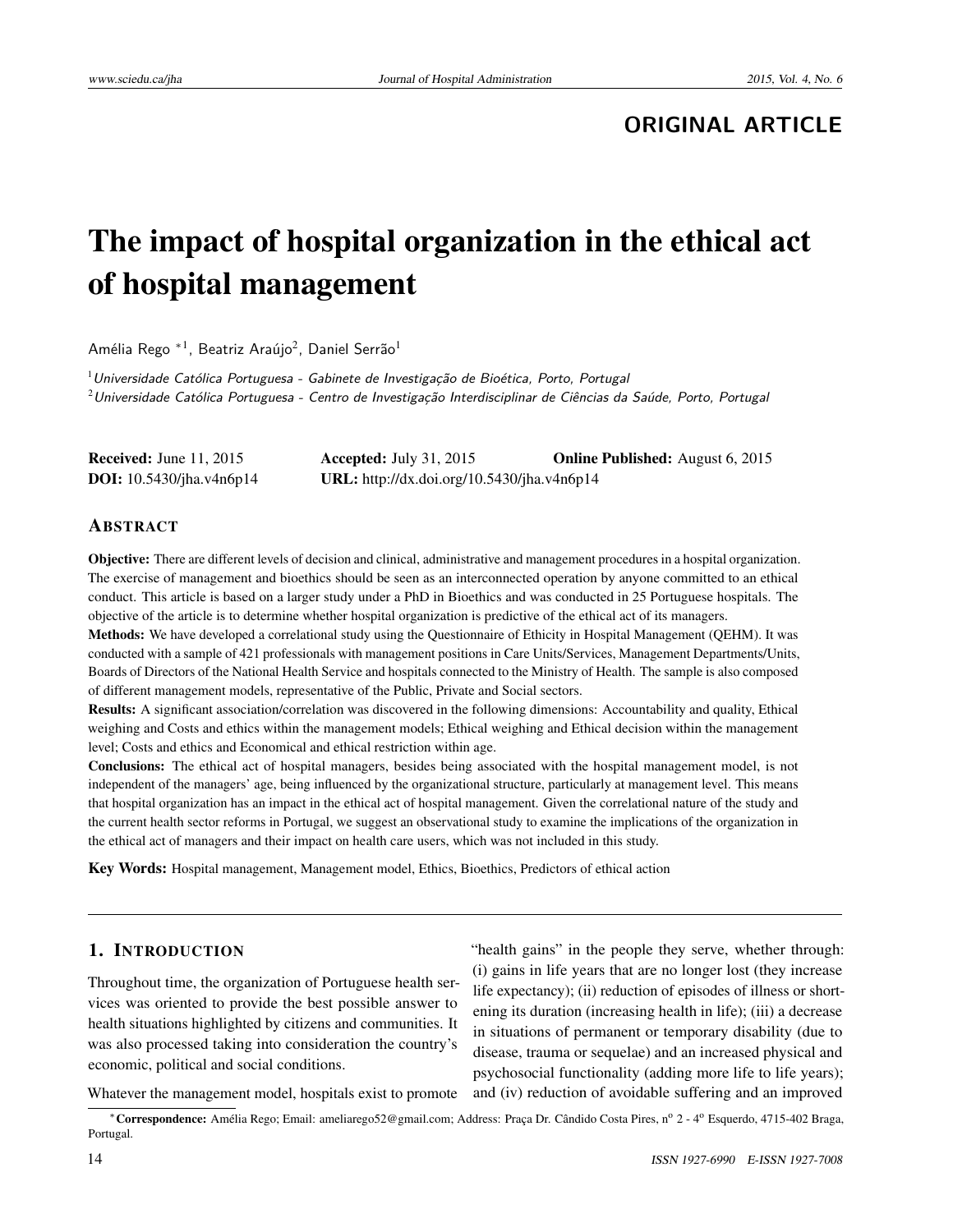quality of life related to or conditioned by health.

Management occurs on three levels: institutional or strategic, intermedium or tactical and operational or first line. All three levels require management skills which, according to Rego and Cunha,<sup>[\[1\]](#page-6-0)</sup> are situated within the conceptual, human and technical framework.

Any manager, especially those who oversee human resources, needs skills to act in turbulent and demanding contexts of the Knowledge Society, when exercising four key roles: participating in the organizational strategy, acting as a change agent, boosting internal organizational processes and displaying values by example.[\[2\]](#page-6-1)

In general, and the National Health Care hospitals in this study are no exception, hospitals are complex organizations. Their complexity is due to the number of positions and functions, the different departments and teams and the various categories of professionals with diversified levels of education. This changes the point of view in what comes to vulnerable patients with a pyramidal structure and variable dimensions, both in number of beds available and in their valences. These facts create implications in the management process, which is simultaneously multivariate and dual, usually persisting antagonistic implications in technical and management powers. However, "*if the doctor can't ignore his responsibility in the economic implications of his decisions, the manager must know that sometimes only the clinician will be able to discern*."[\[3\]](#page-6-2)

Both in the private sector and in the social health sector, we find reduced dimensions and valences, management levels with a cylindrical structure which, in our perspective, makes management less complex.

There is an interdependence in the functions of management. The higher the level in the hierarchical pyramid, the bigger become the decision constraints. Top management (Board of directors, General direction, *etc*.) should therefore create good framework conditions in the healthcare structure: setting proper circuits for the intermediate level (Division, Area or Department directors); assuring humanized and quality healthcare in the optimization of available resources to the operational level (Service directors, Chief nurses, Section heads, *etc.*).

Ethics is a cross-sectional dimension to all areas of management. The institutional culture has an influence, whether positive or negative, over the ethics component. Zoboli $^{[4]}$  $^{[4]}$  $^{[4]}$ assumes that "*the ethical competence is the application of insight and knowledge of ethic's common notions in new cases*". Thus, the power of judgment is the only tool capable of equipping the healthcare professional with the criticism of

its own reason. Accordingly, we corroborate the perspective of Gadamer<sup>[\[5\]](#page-6-4)</sup> when he stresses the need to achieve a balance between the ability to do, the will and the responsible doing.

Bioethics concerns everyone, it is not merely a privilege of experts. Bioethics receives input from philosophical anthro-pology, ethics of virtue and Kantian moral duty. As Dupuis<sup>[\[6\]](#page-6-5)</sup> highlights, bioethics must become organizational to develop a vision, a discourse and ingredients for ethical inspiration and the axiological regulation of care organizations, in the way hospitals are.

The healthcare manager manages people. Therefore, he should be a facilitator of relationships and be referenced by the values and mission of the institution. Goals can only be achieved if all employees are aware and committed to their achievement. In addition, Dupuis<sup>[\[6\]](#page-6-5)</sup> says that health management must consider the classic parameters such as the availability of means or the effectiveness of the results that are expected and achieved. It must also consider all the indicators pertaining to management and leadership in teams and services, the regional and national healthcare policy, re-sources and economic options. As Grande<sup>[\[7\]](#page-6-6)</sup> said, "*the foundation of ethics is the human person, so you can either defend and promote the human person to achieve the quality of life they are capable of, or there is no sufficient ethical sensitivity in professional life and healthcare*", because "*bioethics pursuits a substantiation for the action through a reflection on the principles that determine human action. . .* ."[\[8\]](#page-6-7)

The ethical act is difficult to define because doing and acting are interconnected, and therefore broader than complying with the rules of the ethical code of the profession. Doing implies competence and efficiency and acting involves a professional conduct in day-to-day that respects the professional conscience, the dignity of the human person, the uniqueness and the competent care, whether applying the technique or managing the decision-making process. Therefore, the ethical act comprises complexity factors that interfere in that decision process. Coherent action is necessary, whether we are working under the Public, Private or Social Health Sector.

The design and relevance of this study arise from the fact that database research has shown a lack of studies related to the ethics of health management in general, and in particular about possible predictors of the ethical act of the hospital manager. Given the lack of other studies within this theme, these research gaps give relevance to this study in the current social, political and health sector context.

Taking the perspective of Teixeira when he states that "... *the rapid growth of ethical concerns related to organizations* is an important trend in our time",<sup>[\[9\]](#page-6-8)</sup> this article appears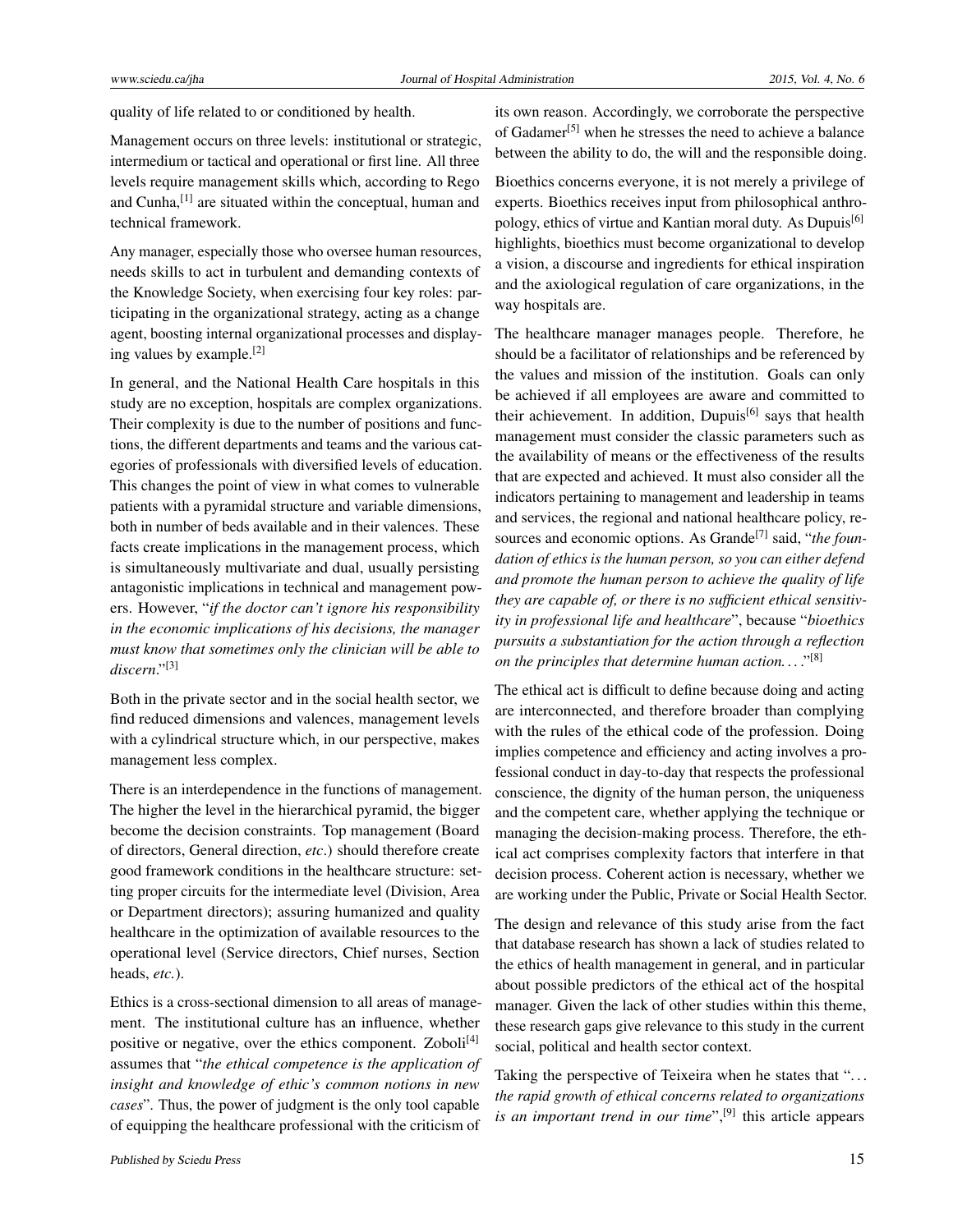with the objective of determining whether hospital organization has an impact on factors related to the ethical act of its managers.

For this purpose, we have set as hospital organization variables the management model and the management level; of socio-demographic characterization of health professionals in management functions we have set their age, their professional group, time of service in the management of the Service/Unit Care and the total time of service in management.

#### 2. METHODS AND MATERIALS

Methodologically, this research is identified as a correlational study with a quantitative approach and cross-sectional design, resorting to descriptive and inferential statistics.

#### 2.1 Sample

We invited all of the hospitals in the National Health Service and hospitals linked to the Ministry of Health, under the integrated managing system of subscribers in surgery in the North Zone of Portugal to participate in this study, totaling 47, with 25 authorizing access to professionals in management functions. In this context, the random sample consists of 421 professionals in management positions in Care Services/Units, Management Departments/Units and boards of directors of National Health Service hospitals linked to the Ministry of Health. They have different management models, representative of the Public Private and Social sectors, with the recruitment of participants being conditioned by the prior consent of the primal responsible in each of the hospitals. This sample is represented by the three management levels (strategic, intermediate and operational) and four socio-professional groups (Administrators, Doctors, Nurses and Others, which corresponds to the coordination of technical areas).

## 2.2 Instrument and procedures for collecting and analyzing data

For the data collection, this study used the Questionnaire of Ethicity in Hospital Management (QEHM), which was created and validated by the author<sup>[\[10\]](#page-6-9)</sup> and has a good level of internal consistency (Cronbach's alpha  $= 0.74$ ). It is a selfreport multidimensional measurement instrument consisting of six dimensions (Costs and ethics; Ethical weighing; Ethical decision; Accountability and quality; Economical and ethical restriction; and Ways of limiting costs) with a total of 37 items, using a five-point Likert scale with five response options (1 - Never; 2 - Rarely, 3 - Sometimes; 4 - Often; and 5 - Always).

The application of QEHM to hospital managers took place

from July 2011 to December 2011, after prior authorization from the Board of Directors in Health Institutions, under favorable opinion of the respective Ethics Committees. Data was analyzed using SPSS (version 21.0 for Windows). In each hospital, the application of the questionnaire survey was conducted through a liaison appointed by each institution in order to avoid the identification of the respondents.

Given the Likert format of the QEHM items, we assume the sums of said items of each dimension, taking the status of interval variables. Statistical significance was accepted at *p* < .05 with a 95% confidence interval. The data was analyzed using SPSS (Statiscal Package for the Social Sciences) for Windows (version 21.0).

# 3. RESULTS

To characterize the sample we used descriptive statistics and to study the relationship between variables we conducted inferential analysis. We have performed a regression analysis taking the study variables (management model, management level, age, professional group, length of service in managing the care unit and total service management time) to verify the prediction on ethicity in hospital management (QEHM).

As hospital organization variables we have set the management model and the level of management; as the sociodemographic characterization of health professionals in management roles we have set age, occupational group, length of service in the Care Service/Unit management and the total time of management service.

From the analysis of Table [1,](#page-3-0) we find that nurses (45.4%) are the leading professional group, followed by doctors (24.9%), managers (8.1%) and professionals from other groups that coordinate technical areas in hospitals (21.4%). The sample mostly comprises the female gender (61.8%); its academic profile is essentially focused in the undergraduate degree (76.2%), while 13.8% possess a master's degree, 3.6% a doctoral degree, 5.2% secondary school and 5% have a graduate degree. Management of Health Units/Services is the area that absorbs most professionals  $(56.1\%)$ , while 16.6%, are from Management Department/Unit, 5.2% are from Board of Directors and 22.1% work in the coordination of technical areas. The prevalent management model is the Corporate Public Entity (73.9%), with 14.7% from the Public-Private Partnership, 6.2% from the Private Sector and 5.2% from the Social Sector (Private Institutions of Social Solidarity).

To study the relationship between hospital management models, the level of management and the ethicity of health professionals in hospital management, we assumed that the ethicity indices in hospital management (QEHM) were significantly associated with the level management of health profession-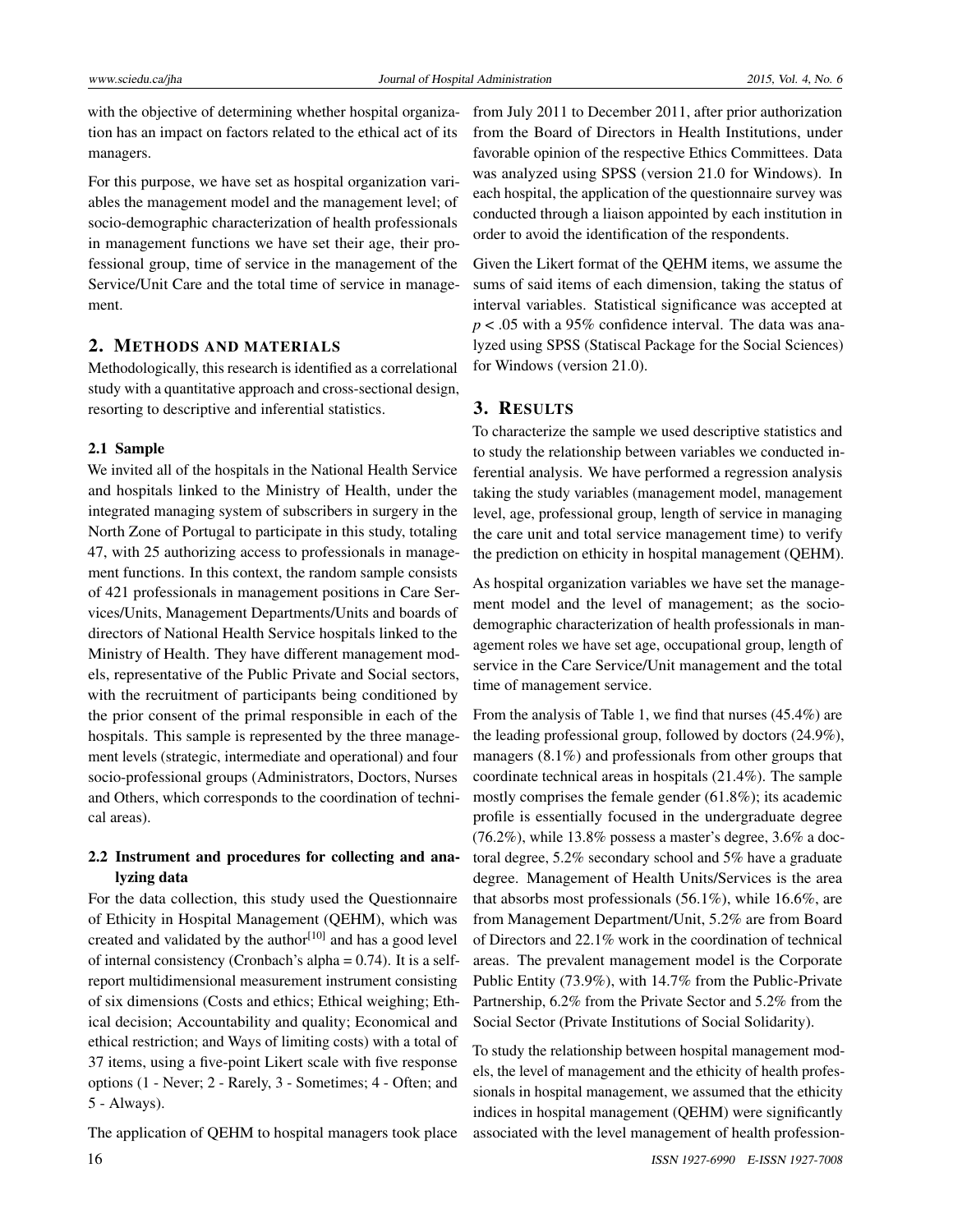als and hospital management models. In order to analyze the association between the indices of ethicity in hospital management, the level of management and the management models, we studied the correlations (Product-Moment or Pearson's *r*) between variables, considering the overall study sample  $(n = 421)$ .

<span id="page-3-0"></span>Table 1. Sociodemographic, professional and organizational variables from the sample  $(n = 421)$ 

|                                                       | <b>Variables</b>                                  | N   | $\frac{0}{0}$ |
|-------------------------------------------------------|---------------------------------------------------|-----|---------------|
| Gender                                                | Feminine                                          | 260 | 61.8          |
|                                                       | Masculine                                         | 161 | 38.2          |
|                                                       | $<$ 30 years                                      | 12  | 2.9           |
|                                                       | $30-40$ years                                     | 71  | 16.9          |
| Age group                                             | 40-50 years                                       | 159 | 37.8          |
|                                                       | $50-60$ years                                     | 162 | 38.4          |
|                                                       | $> 60$ years                                      | 17  | 4.0           |
|                                                       | Highschool                                        | 22  | 5.2           |
| Academic                                              | Graduation                                        | 323 | 76.2          |
| qualifications                                        | Master's Degree                                   | 59  | 13.8          |
|                                                       | PhD                                               | 15  | 3.6           |
|                                                       | Doctor                                            | 105 | 24.9          |
| Professional                                          | <b>Nurse</b>                                      | 191 | 45.4          |
| group                                                 | Administrator                                     | 35  | 8.3           |
|                                                       | Other                                             | 90  | 21.4          |
|                                                       | $<$ 3 years                                       | 73  | 17.3          |
| Length of service<br>in management                    | $3-10$ years                                      | 235 | 55.8          |
|                                                       | $10-20$ years                                     | 95  | 22.6          |
|                                                       | $>$ 20 years                                      | 18  | 4.3           |
| Length of time in<br>management in<br>the current job | $<$ 3 years                                       | 122 | 29.0          |
|                                                       | 3-10 years                                        | 238 | 56.5          |
|                                                       | $10-20$ years                                     | 55  | 13.1          |
|                                                       | $>$ 20 years                                      | 6   | 1.4           |
| Level of<br>management                                | Council of Hospital Health Unit<br>Administration | 22  | 5.2           |
|                                                       | Department of Management                          | 70  | 16.6          |
|                                                       | Management of Health Service/Unit                 | 236 | 56.1          |
|                                                       | Other                                             | 93  | 22.1          |
| Management<br>model                                   | Private                                           | 26  | 6.2           |
|                                                       | Corporate Public Entity                           | 311 | 73.9          |
|                                                       | Public-Private Partnership                        | 62  | 14.7          |
|                                                       | Private Institution of Social Solidarity          | 22  | 5.2           |

Table [2](#page-3-1) presents the matrix of correlations between QEHM dimensions, management models and the management level. Taking into account the criteria referred to by Pestana and Gageiro, $^{[11]}$  $^{[11]}$  $^{[11]}$  the values obtained from the analysis of correlation coefficients shown in Table [2](#page-3-1) suggest little or no association between some dimensions of QEHM, the management models and the management level. In addition to the associations in the positive direction, we also find associations in the negative direction, most of these very close to zero. When relating the QEHM dimensions, models of management and the management level, there are respectively three and two significant correlations. Therefore, the dimensions of Accountability and quality, Ethical weighing and Costs and ethics relate significantly with the management models implemented in the hospitals ( $r = -0.100$ ;  $r = -0.143$ ;  $r = 0.150$ , respectively). Moreover, the dimensions of Ethical weighing and Ethical decision relate significantly (*r* = -0.148;  $r = -0.117$ , respectively) with the management level.

<span id="page-3-1"></span>Table 2. Correlation matrix between QEHM dimensions, management models and the management level

| <b>OEHM</b> dimensions                                            | <b>Management models</b> | <b>Management</b> level |
|-------------------------------------------------------------------|--------------------------|-------------------------|
| Accountability and quality                                        | $-.100^*$                | $-.020$                 |
| Ways to limit costs                                               | .026                     | .016                    |
| Ethical weighing                                                  | $-.143***$               | $-.148***$              |
| Costs and ethics                                                  | $.150**$                 | $-.020$                 |
| Economical and ethical<br>restrictions                            | .030                     | .082                    |
| Ethical decision<br>$\overline{\ast}$<br>$0e^{-88}$<br>$\sim$ 0.1 | .066                     | $-.117"$                |

 $p < .05$ ;  $p < .01$ 

The results of the dimensions of the negative direction of QEHM alert us to a non-linearity in the association of the variables under consideration. There were statistically significant associations in four dimensions and in the management model and management level variables. Given these correlations, we wanted to find out the predictive value of the independent variables (hospital organization and sociodemographic characterization) in the ethical act of managers. We start from the assumption that the hospital management model, the management level occupied by health professionals in management positions, as well as their sociodemographic characterization (age, occupational group, time of service in managing the care unit and total time in service management) have an impact on factors related to the ethical act of hospital managers. We opted for the multiple linear regression analysis with stepwise procedure to verify the predictive value of the independent variables in the variable ethical action of hospital managers, evaluated by QEHM (dimensions of Accountability and quality, Ways of limiting costs, Ethical weighing, Costs and ethics, Economical and ethical restriction and Ethical decision).

The *stepwise* method enabled us to solve the problem of multicollinearity, *i.e.*, the correlation between independent variables, by eliminating some of those variables from the regression equation.

Table [3](#page-4-0) shows the values resulting from the multiple linear regression analysis (stepwise method) for the total sample  $(n = 421)$ , taking the ethical act of hospital managers as the dependent variable and, as independent variables, the management model, level of administration, age, professional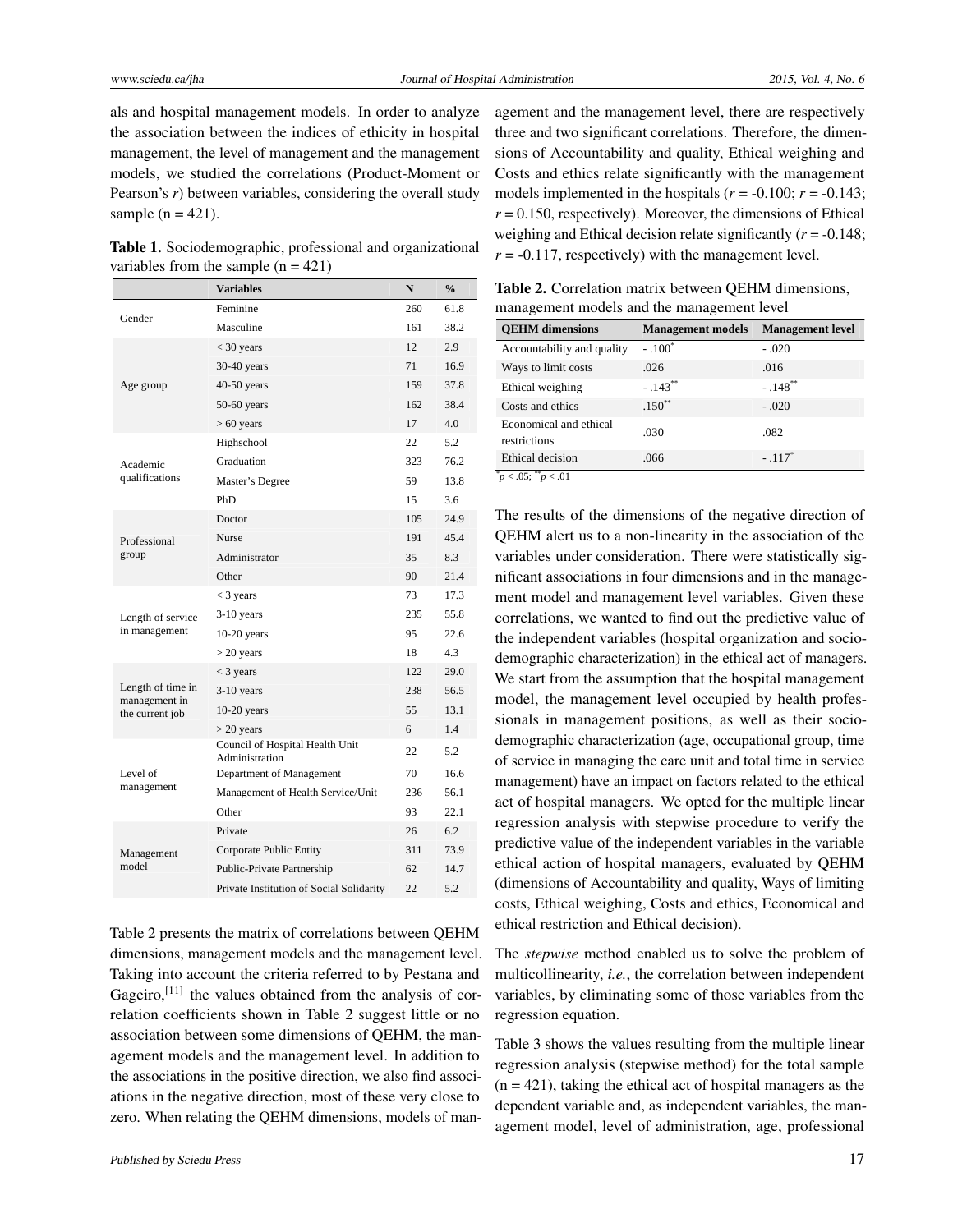group, service time in managing the care unit and the total service time in management. The analysis of Table [3](#page-4-0) reveals

that, despite being weak, the results of these models can explain the predictive value of the variables.

| $\tilde{}$<br>$\sim$               |                |                          | $\tilde{}$<br>ີ |                | ຼ        |     |      |
|------------------------------------|----------------|--------------------------|-----------------|----------------|----------|-----|------|
| <b>Dimensions</b>                  | <b>Model</b>   | $\boldsymbol{R}$         | $R^2$           | $R^2$ Adjusted | $\bm{F}$ | Gl  |      |
| Accountability and quality         |                | $0.10^{1}$               | 0.01            | 0.008          | 4.221    | 420 | .04  |
| Ethical weighing                   |                | $0.148^{\dagger}$        | 0.022           | 0.020          | 9.407    | 420 | .002 |
|                                    | $\overline{c}$ | $0.198^{\dagger\dagger}$ | 0.039           | 0.035          | 8.561    | 420 | .000 |
| Costs and ethics                   |                | $0.178^{\dagger}$        | 0.032           | 0.029          | 13.642   | 420 | .000 |
|                                    | 2              | $0.232^{\dagger\dagger}$ | 0.054           | 0.049          | 11.863   | 420 | .000 |
| Economical and ethical restriction |                | $0.096^{\dagger}$        | 0.010           | 0.007          | 3.915    | 420 | .049 |
| Ethical decision                   |                | $0.117^{T}$              | 0.014           | 0.011          | 5.794    | 420 | .017 |

<span id="page-4-0"></span>Table 3. Results of regression analysis of the management model, management level, age, occupational group, length of service in managing the care unit and total service time managing the ethicity in hospital management (QEHM)

*Note*. *R*: regression; *R*<sup>2</sup>: multiple linear regression or  $2<sup>nd</sup>$  degree; Adjusted *R*<sup>2</sup>: *R*<sup>2</sup> alternative; *F*: test analysis of variance; *Gl*: Degrees of freedom within

the sample (N-1); <sup>†</sup>Predictors: Management level (Constant); <sup>††</sup>Predictors: Management level, Hospital management model (Constant)

By analyzing the multiple linear regression, in order to verify the impact of the independent variables under study, we found that: (i) the variable "hospital management model" stands out as the only factor with the greatest predictive power in the regression equation on the dimension "Accountability and quality", explaining only 1% of the variance  $(R<sup>2</sup> = 0.01; F = 4.221; Gl = 420; p = .04)$ . Therefore, the variable with the greatest impact on "Accountability and quality" relates to the hospital management model; (ii) in "Ways to limit costs", none of the variables entered the regression equation; (iii) the variable "management level" presents itself as a factor of greater predictive power. It was the first variable to enter the regression equation, explaining 2% of the variance of the average values of "Ethical weighing"  $(R^2 = 0.02; F = 9.407; Gl = 420; p = .002)$ . In the final regression equation also enters the variable "hospital management model", which explains the 4% of the variance of results in "ethical weighing" ( $R^2 = 0.04$ ;  $F = 8.561$ ;  $Gl = 420$ ;  $p = .00$ ); (iv) the variable "age" as a factor of greater predictive power was the first to enter the regression equation, explaining  $3\%$ of the variance of the average values of "Costs and ethics"  $(R<sup>2</sup> = 0.03; F = 13.642; Gl = 420; p = .00).$ 

The variables with the greatest impact on "costs and ethics", which relate to the age and hospital management model, enter the final regression equation. These variables explain 5% of the variance in "costs and ethics" ( $R^2 = 0.04$ ;  $F = 11.863$ ;  $Gl = 420$ ;  $p = .00$ ); (v) the single variable into the equation, and with greater predictive power in "Ethical and economical restriction" refers to the age, explaining 1% of the variance  $(R<sup>2</sup> = 0.09; F = 3.915; Gl = 420; p = .049)$ ; and (vi) the variable "management level" stands out as the only factor with the greatest predictive power in the regression equation on "Ethical decision", explaining only 1% of the variance  $(R<sup>2</sup> = 0.01; F = 5,794; Gl = 420; p = .017)$ . Therefore, the variable with the bigger impact on ethical decision, within this sample, relates to the management level.

### 4. DISCUSSION

This study showed a significant association in the following dimensions: Accountability and quality, Ethical weighing and Costs and ethics with management models; Ethical weighing and Ethical decision with management level; Costs and ethics and Ethical and economical restrictions with age. This may happen because most respondents (56.1%) are managing with close proximity to the clinical decision area where ethical dilemmas are experienced more often because management is exercised at the level of the care unit/service.

It has been furthermore demonstrated that hospital organization variables (management model and management level) and socio-demographic characterization of health professionals in management functions (age), have an impact on factors related to the ethical act of managers. The professionals/ respondents in management positions within the analyzed hospitals, in line with Magalhães *et al.*,<sup>[\[12\]](#page-6-11)</sup> agree that "the prerequisite for a new management of health practices is intrinsically linked to the way the care process in health services is organized". Specifically, the hospital management model should be able to provide efficient management and quality of health care. According to Lemos and Rocha, <a>[\[13\]](#page-6-12)</a> it is necessary that hospitals adjust to constant changes by reviewing their processes and modernizing their management models, so that they can achieve results.

In the current paradigm of health care organization, rethinking the organization of the Hospital in regards to an ethics of responsibility implies substantially defining and strengthening the sense of belonging of all agents. It also implies planning in partnership, directed to the real needs of health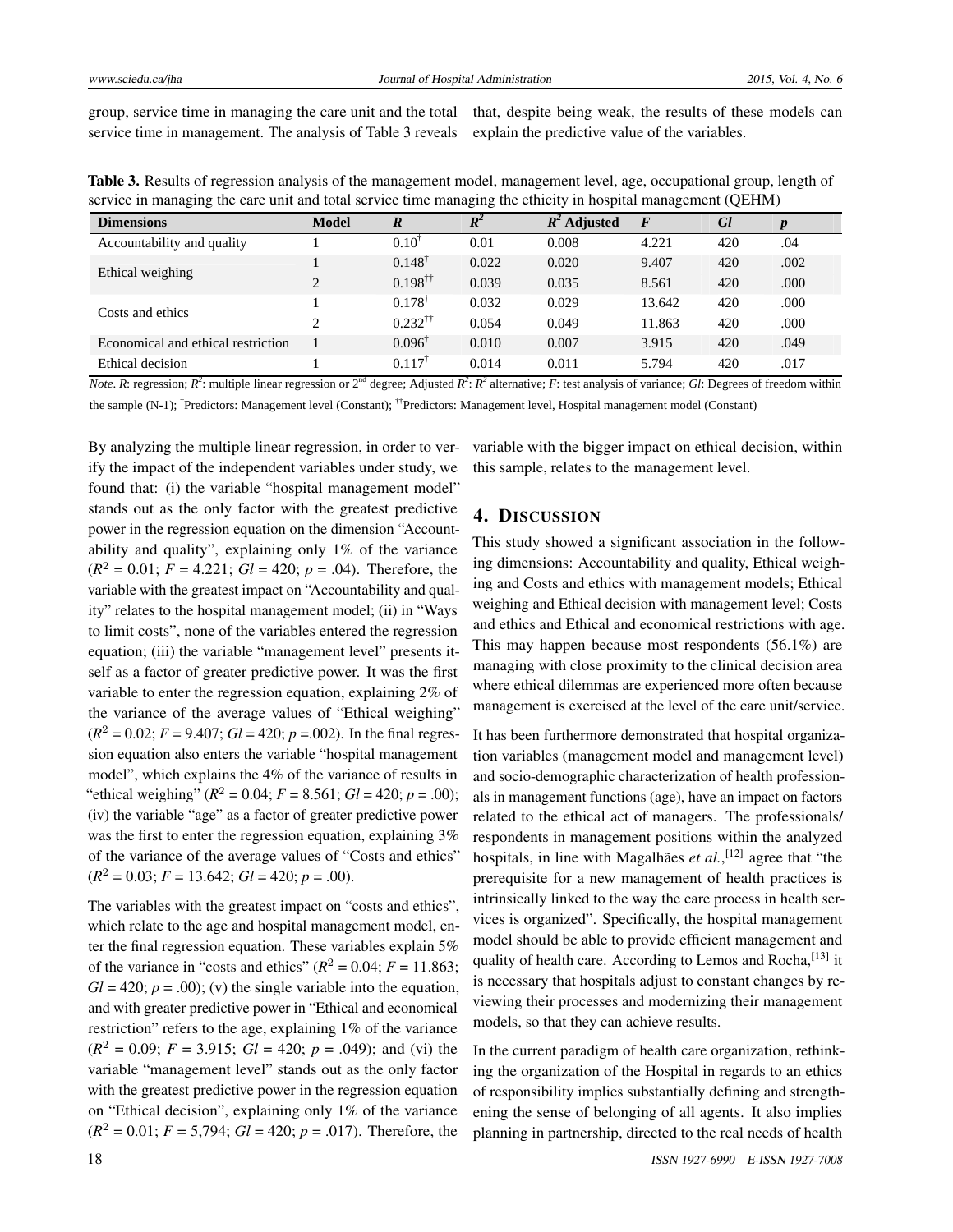care users, establishing economic-financial and quality criteria capable of ensuring the correct distribution of available resources. It is a desideratum that falls on managers.

The hospital manager is likely to consume a big part of his time in a constant search to give adequate response to the institutional problems, wearing up and forgetting what is essential. The manager can also lose sight of the ultimate goal, which is made up of people in a vulnerable condition. This vulnerability involves managing with values, exercising great human dignity of acting according to right conscience, always with openness to truth and sensitive to justice. When acting accordingly, the manager will not be blindly seduced by productivity indicators or by efficiency in resource management, forgetting that decisions have an impact on health and well-being of people and on the requirements of fair justice.

Users of hospital care, more than the exacerbation of respect for their autonomy right, require care with professional competence and a personalistic and humanistic point of view. Thus, managing and bioethics should be seen as an interconnected operation, because it has an underlying axiology framework. Among other things, it promotes decision making that affects the human person after ethical consideration because managers are called upon to decide in the context of limited resources and budget constraints, since the trend is to bring down costs.

Consumption of resources is more often induced by professionals who are prescribers, as decision units, rather than the management. Faced with the reality of the situation we live in today, in the context of health where several organizational models coexist in different hospitals in the country, ethics in the administration of health services calls for constant critical reflection.

In fact, achieving greater efficiency at lower cost, higher quality and satisfaction for health care users requires consideration. It is actually one of the pillars of strategic performance. Although in today's world almost everything is analyzed according to the criteria of productivity and efficiency, giving way to a utilitarian mentality, we consider that economic priorities cannot prevail over social priorities. Only a united effort to achieve a dignified and just life for their contribution to the common good can make sense. We agree that hospital managers opting for ethical decision will always have to find mechanisms to balance costs, while continuing to provide quality care and imbued with ethical values  $[14]$ . Thus, "the balance between the cost of care and its result is ethically acceptable when resources are scarce and their origin comes from a solidary nature or is a personal responsibility."<sup>[\[15\]](#page-6-14)</sup>

We believe that the impact of the management model in the ethicity/ethical act of hospital managers can relate to rigor and the management constraints involved. Being that it is the quality of management that determines the success of organizations<sup>[\[9\]](#page-6-8)</sup> in the Hospital, the Management dimension has as its ultimate goal the work organization and the use of resources, in order to create and implement the best conditions for the performance that the care's production process claims. As noted by Almeida,<sup>[\[3\]](#page-6-2)</sup> the decision-maker "... *should decide in accordance with the best that you can possibly provide, not with the best that you can possibly offer*".

Ethics is now, more than ever, a necessity, considering that recent changes at work in health institutions have transformed the process, the organization and relationships.

The ethical attitude of a health professional in management involves looking at the circumstances of life of health care uses in all its dimensions. With a reflective and active attitude, it will be an active part in the ethical deliberation process, considering that the management, as well as technique and science, which are essential, should not replace at any time the need for ethical consideration.

In the  $21^{st}$  century, users of health services expect these services to continue an anthropological orientation in its organization. In this sense, the health provider finds in the accountability for health outcomes one of its main tasks, which plays a key role in order to facilitate the achievement of organizational goals. In addition, "*any health institution is a workplace where no one works alone, so there is an obligation of professional responsibility as an ethical requirement*."[\[16\]](#page-6-15)

For the manager to consider ethics and bioethics, it is necessary to have wisdom, a humane attitude, research and constant updating to look at the centrality of the person and the context in which he/she belongs.

In summary, analyzing the results of the ethical act in hospital managers (evaluated through QEHM) and the variables of hospital organization and socio-demographic characterization, significant associations stand out in the following dimensions: Accountability and quality, Ethical weighing, Costs and ethics and Management models; Ethical weighing, Decision ethics and Management level; Costs and ethics, Ethical and economical restrictions and Age. We also note that the variables with the greatest impact or associated with the ethical action of hospital managers (within the total sample of health professionals with management functions) relate to the hospital management model, the management level and age. We also point out that the variables "professional